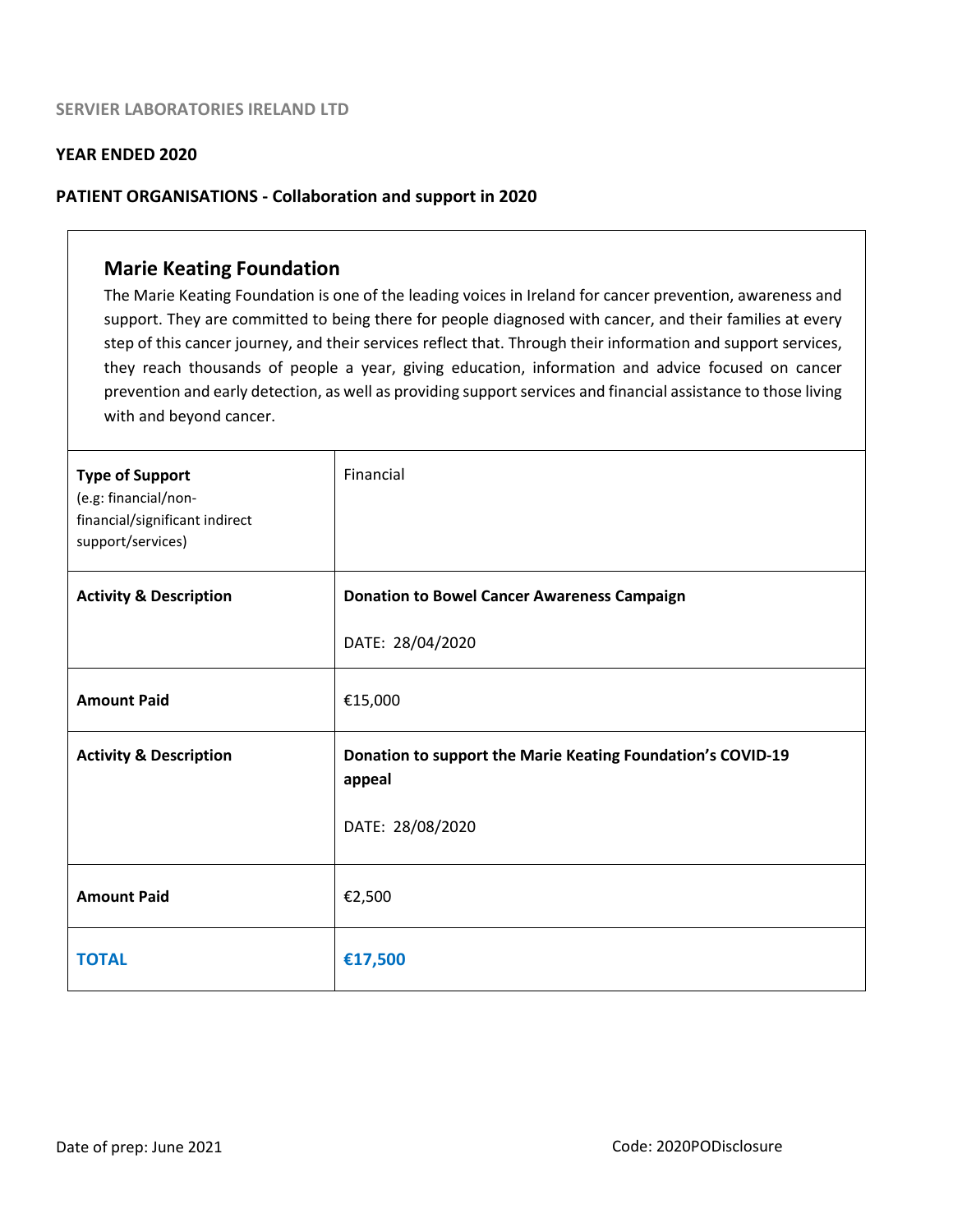#### **YEAR ENDED 2020**

#### **PATIENT ORGANISATIONS - Collaboration and support in 2020**

## **Cardiovascular Risk in the Young (CRY)**

The CRY IRELAND CENTRE (Cardiac Risk in Young) is a charity that raises awareness of the condition known as Sudden Cardiac Death or Sudden Adult Death Syndrome (SADS) through media campaigns and information meetings, provides free counselling and support for families affected by sudden death or cardiac conditions and supports the Centre for Cardiovascular Risk in Younger Persons (CRYP).

| <b>Type of Support</b><br>(e.g: financial/non-<br>financial/significant indirect<br>support/services) | Financial                                                                   |
|-------------------------------------------------------------------------------------------------------|-----------------------------------------------------------------------------|
| <b>Activity &amp; Description</b>                                                                     | Donation (sponsor 1 table at Pure Style) Event postponed due<br>to COVID-19 |
|                                                                                                       | DATE: 27/02/2020                                                            |
| <b>Amount Paid</b>                                                                                    | €1,300                                                                      |
| <b>TOTAL</b>                                                                                          | €1,300                                                                      |

| <b>CUH Charity</b><br>CUH Charity Climb Everest for Cancer                                            |                                      |  |
|-------------------------------------------------------------------------------------------------------|--------------------------------------|--|
| <b>Type of Support</b><br>(e.g: financial/non-<br>financial/significant indirect<br>support/services) | Financial                            |  |
| <b>Activity &amp; Description</b>                                                                     | <b>Donation to Climb for Everest</b> |  |
|                                                                                                       | DATE: 26/06/2020                     |  |
| <b>Amount Paid</b>                                                                                    | €1,000                               |  |
| TOTAL                                                                                                 | €1,000                               |  |